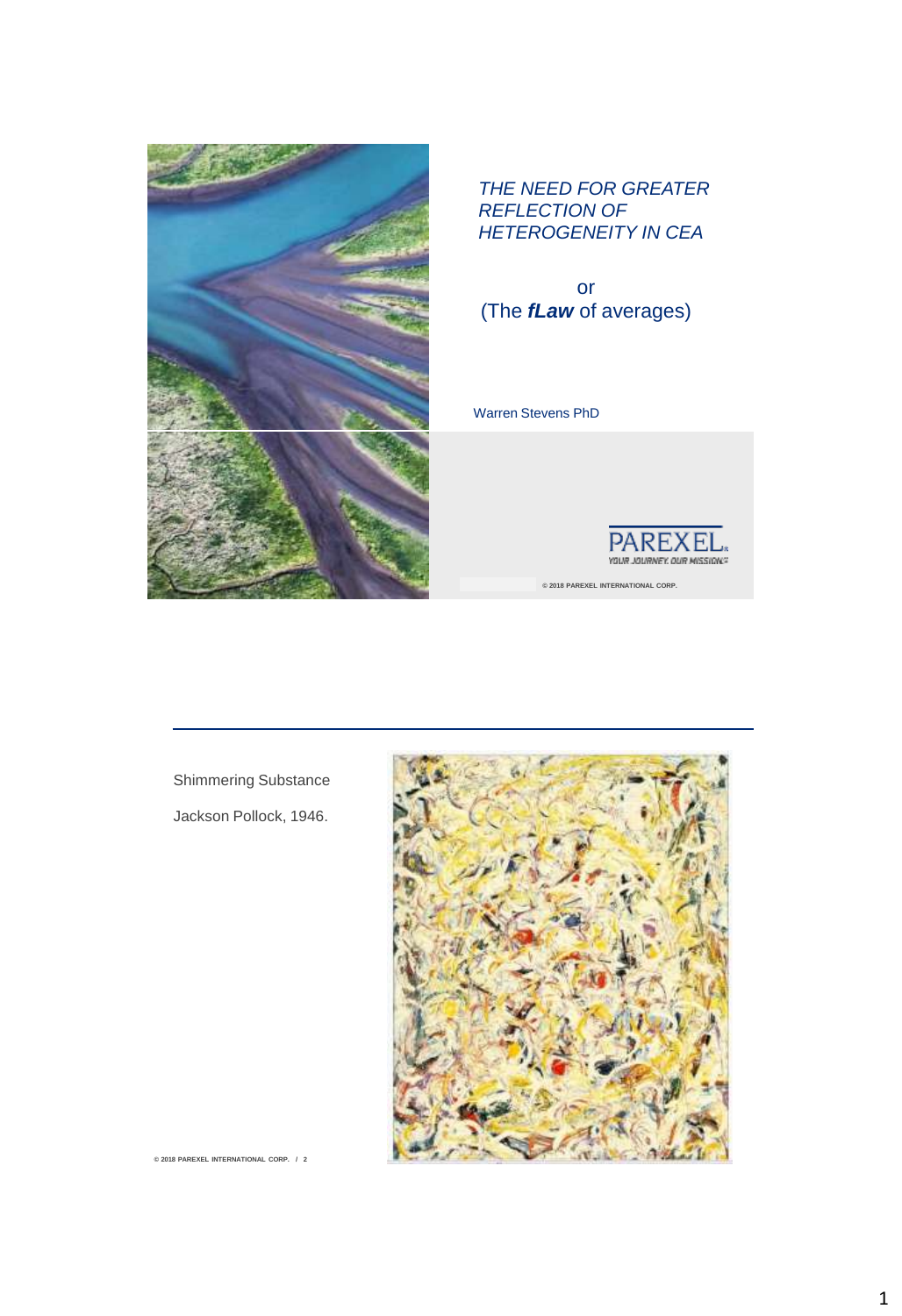

*WE KNOW DATA ON EFFECTIVENESS IS FAR MORE COMPLEX THAN WE LIKE TO REPRESENT IT*

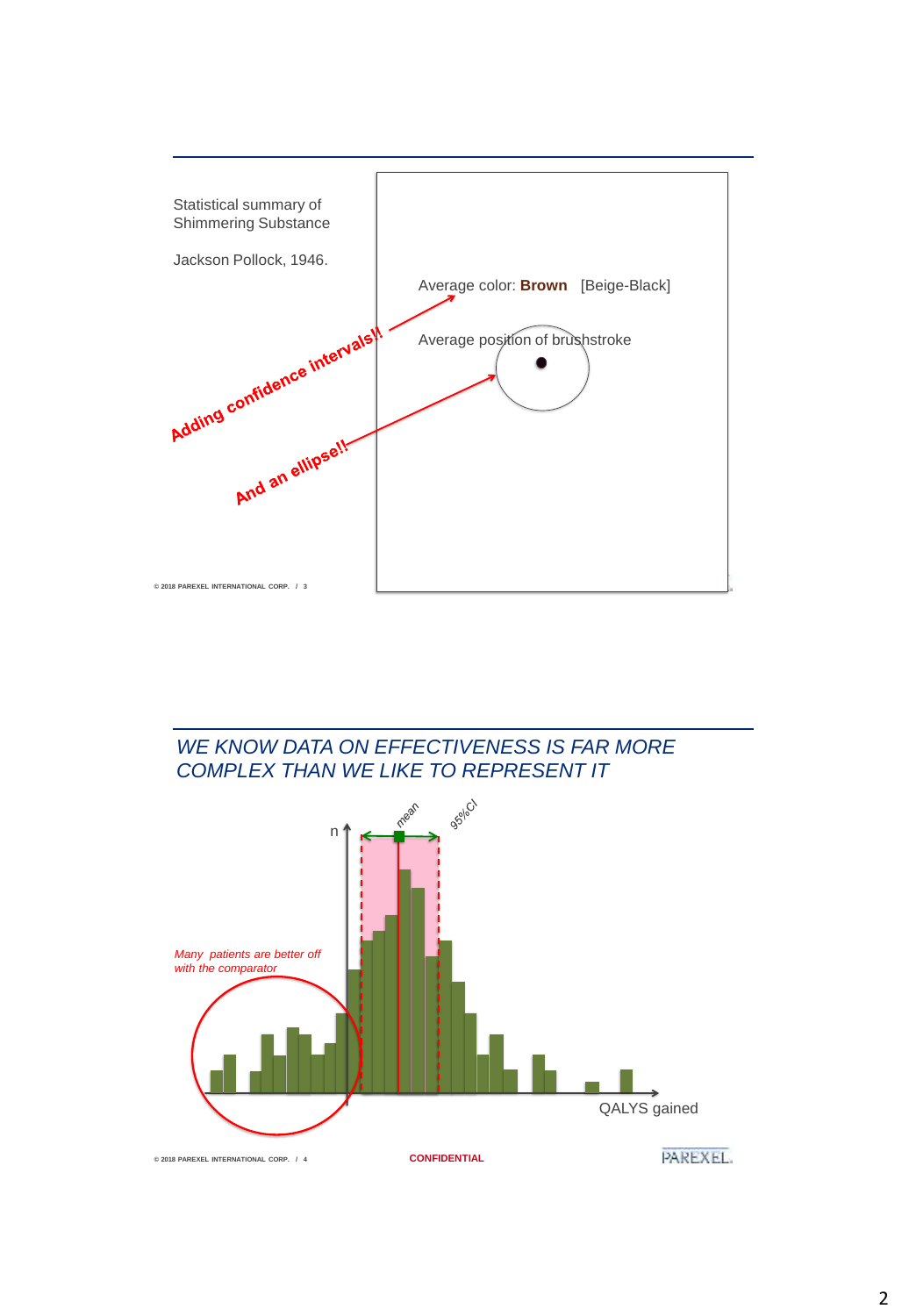

## *A THOUGHT EXPERIMENT*

- Joe is receiving a treatment that is cost-effective for him, but deemed un cost-effective by/for society
- Bob is receiving an treatment that is not cost-effective for him, but has been deemed cost-effective by/for society
- So who's treatment is cost-effective?

**© 2018 PAREXEL INTERNATIONAL CORP. / 6 CONFIDENTIAL**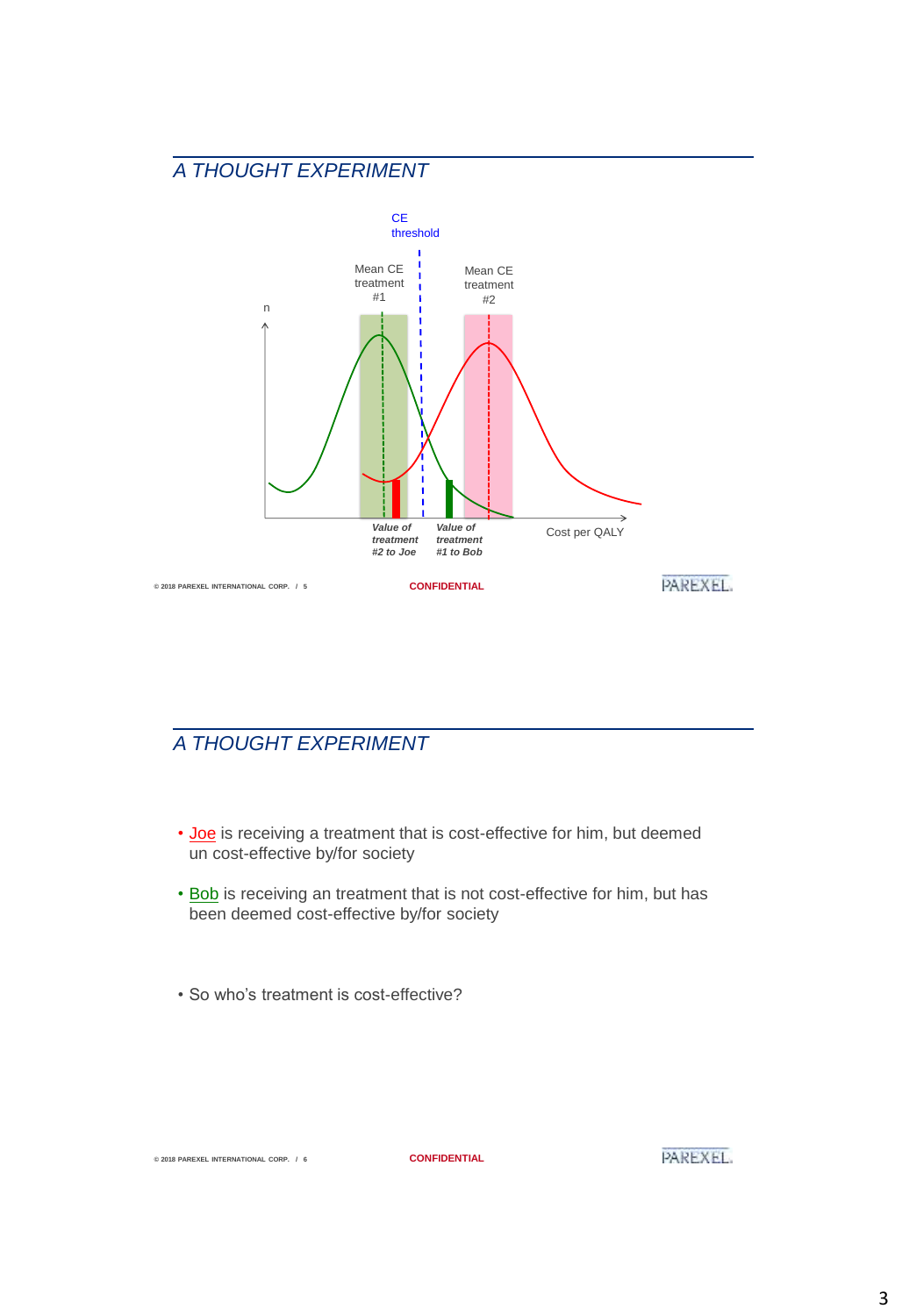#### *HYPOTHETICALLY THERE ARE AS MANY LEVELS OF EFFECTIVENESS (OR COST-EFFECTIVENESS) AS THERE ARE PATIENTS*

**What questions or uncertainties stop us recognizing this basic truth in scientific practice?**

- **1. Uncertainty (empiricism) –** how do we gauge uncertainty in a sample size of 1? avoiding false positives
- **2. Policy –** how do we institute a separate treatment policy for each and every individual?
- **3. Information (data) –** how we do make 'informed' decisions without the level of detail required in terms of information (we know more about *populations* than we do about *people*)

**© 2018 PAREXEL INTERNATIONAL CORP. / 7 CONFIDENTIAL**

PAREXEL.

### *BUT THERE ARE ALSO A NUMBER OF VERY REAL QUESTIONS WE MUST CONSIDER AS ECONOMISTS;*

- *1. Relevance* why institute a policy, or deliver a therapy, that we know wont be effective (or cost-effective) for a good proportion of the patients who receive it?
- *2. Policy logic* why have a system that aims for resource optimization, but accepts that much of its resources are *systematically* wasted
- *3. Data application*  Why collect tons of evidence of the varying levels of effectiveness of an intervention across a heterogeneous population and use only a fraction of it?

**© 2018 PAREXEL INTERNATIONAL CORP. / 8 CONFIDENTIAL**

PAREXEL.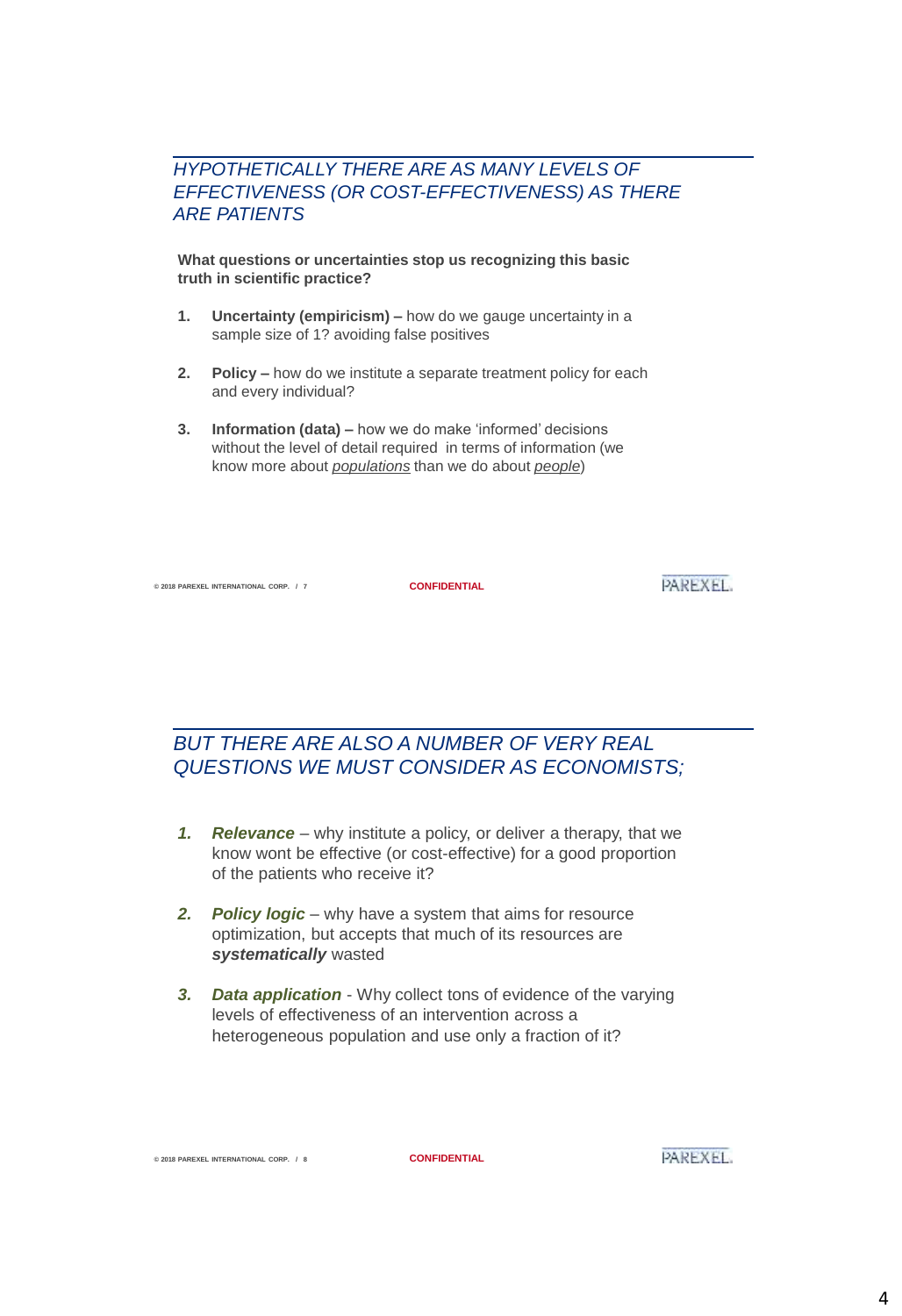#### *IF THE QUESTION OF OF REFLECTING HETEROGENEITY IN EVIDENCE HAS BEEN AROUND FOREVER WHY ADDRESS IT NOW?*

**© 2018 PAREXEL INTERNATIONAL CORP. / 9 CONFIDENTIAL**

**PAREXEL** 

# *DEMAND: THE AGE OF BIG DATA*

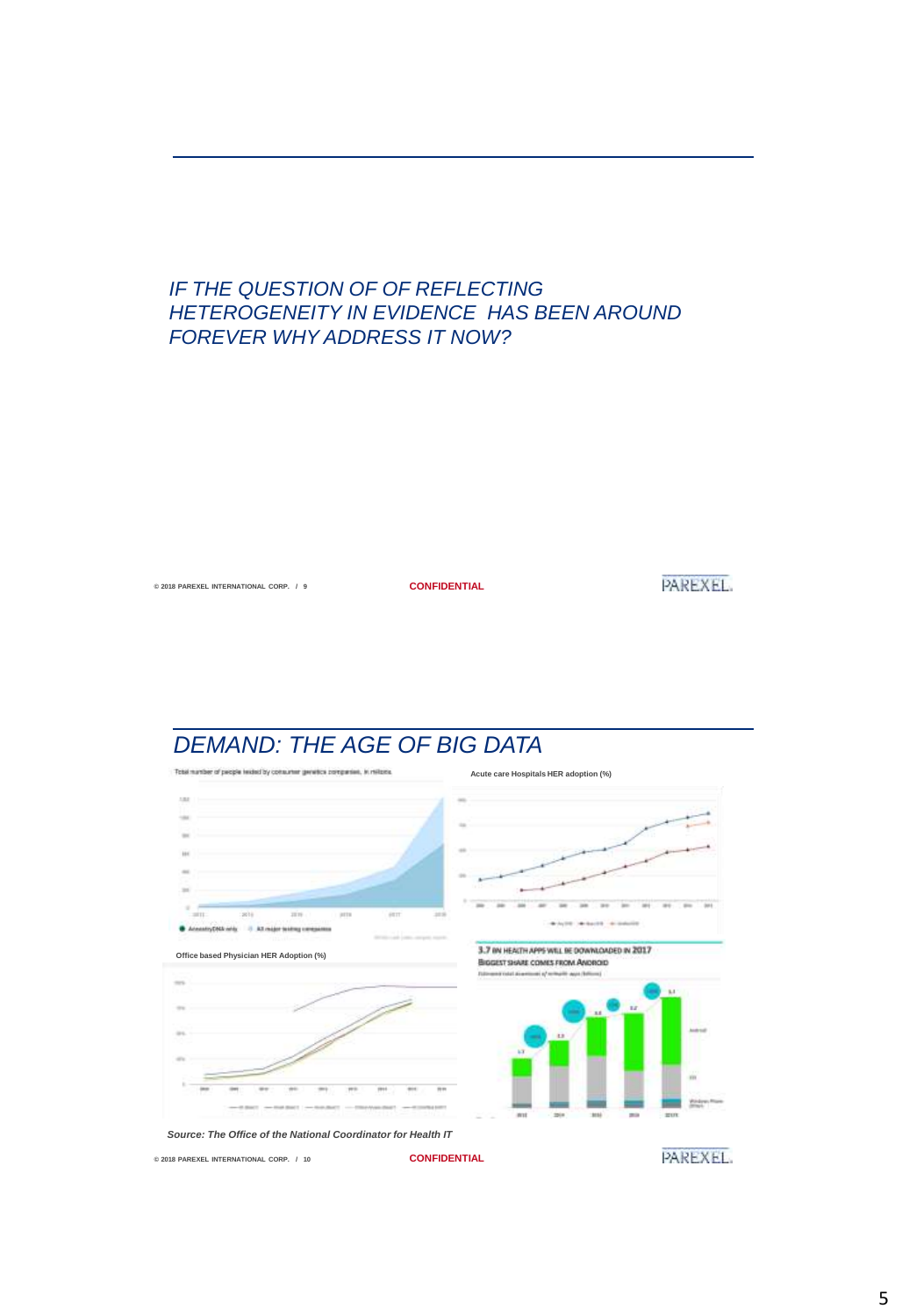#### *SUPPLY: CHANGES IN TARGETED NATURE OF NEW THERAPIES*

#### **Proportion of new drugs that are PM approved by FDA by year**



Source: Personalized Medicine at FDA: Progress Report 2017

**© 2018 PAREXEL INTERNATIONAL CORP. / 11 CONFIDENTIAL**

```
PAREXEL
```
## *THE WINNERS AND THE WINNERS: WHO GAINS AND WHO GAINS FROM GREATER REFLECTION OF HOE?*

|                                  | <b>Manufacturers</b>                                                                                                                                                                                                                                                                                                  | <b>Payers</b>                                                                                                                                                                                                                                                                           | <b>Patients / Society</b>                                                                                                                                                                          |
|----------------------------------|-----------------------------------------------------------------------------------------------------------------------------------------------------------------------------------------------------------------------------------------------------------------------------------------------------------------------|-----------------------------------------------------------------------------------------------------------------------------------------------------------------------------------------------------------------------------------------------------------------------------------------|----------------------------------------------------------------------------------------------------------------------------------------------------------------------------------------------------|
| Short term /<br>narrow scope (1) | <b>Improved mean ICERs</b><br>$\bullet$<br>Higher chance of approval /<br>$\bullet$<br>reimbursement                                                                                                                                                                                                                  | Better selection of therapeutic<br>options<br>Less waste<br>More efficient use of resources                                                                                                                                                                                             | More therapeutic<br>۰<br>options available<br>Healthcare geared<br>$\bullet$<br>more towards the<br>individual                                                                                     |
| Medium term /<br>scope(2)        | Higher average prices<br>$\bullet$<br>Perhaps a smaller market but<br>٠<br>also this may be countered by<br>higher scope of indications<br>(TBC)                                                                                                                                                                      | Greater availability of treatment<br>options within therapeutic areas<br>Greater efficiency of available<br>treatment options within<br>therapeutic areas                                                                                                                               | More choice<br>$\bullet$<br>Improved efficiency of<br>$\bullet$<br>health care resources                                                                                                           |
| Long term / wide<br>scope(3)     | More drugs approved<br>$\bullet$<br>Higher average prices<br>$\bullet$<br>Higher scope of indications<br>٠<br>Greater spending on newer<br>٠<br>drugs (as a share of all drugs) -<br>due to evidence of greater net<br>gains from new drugs<br>Greater spending on all drugs<br>٠<br>(as a share of healthcare spend) | More efficient uses of resources<br>$\bullet$<br>More cost-effective healthcare<br>spending<br>Less waste (lower use of<br>drugs where they don't add<br>value)<br>Greater set of effective tools for<br>patient benefit<br>Value-based pricing with Pharma<br>$\bullet$<br>(less risk) | Greater overall health<br>$\bullet$<br>gains within limited<br>resource system<br>More efficient use of<br>$\bullet$<br>health care resources<br>More equitable<br>distribution of health<br>gains |

1. Brand / drug level value in terms of added value to manufacturer / sponsor either through gains in scope of indications, price or utilization over competitors<br>2. Overarching therapeutic area value relevant to 'drug grou

**© 2018 PAREXEL INTERNATIONAL CORP. / 12 CONFIDENTIAL**

**PAREXEL**